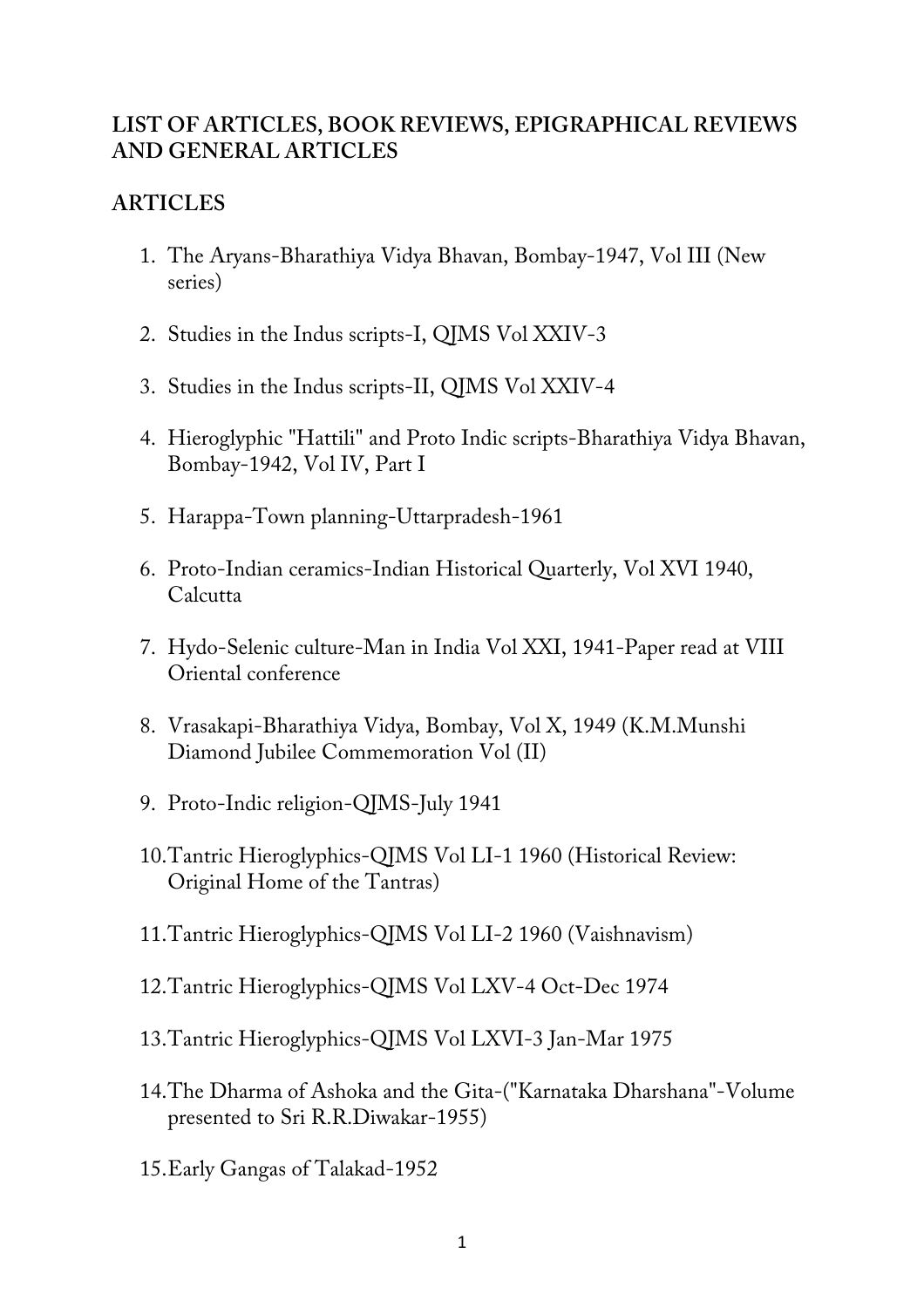- 16.The Gangas of Talakad-(525-725 A.D.)-QJMS, Vol XLIV April 1954
- 17.Viraballala-II (New Indian Antiquary)
- 18.Narasimha-II (New Indian Antiquary-Vol IV, No II, 1942)
- 19.Salivahana era and earliest date-Vol XVII No 4, 1927
- 20.Salivahana Saka-QJMS Vol XVIII, No II, 1928
- 21.Devaraya-II (The Modern Review for Dec 1926)
- 22.Gautamiputra, Rudradama and Kaniska QJMS, Vol XXIII, New Series, No. 2
- 23.The Two Bhagavatas-Annals of The Bhandarkar Oriental Research Institute,Pune-Vol XIV, Parts III-IV,1933
- 24.Paramarthasara & Sri Bhagavath (Indian Historical Quarterly, Vol XXII No 2-1946)
- 25.Iconography of Sri Vidyarnava Tantra-1944
- 26.The Savisesabheda Theory-A Volume of Eastern & Indian studies in honour of F.W.Thomas, C.I.E
- 27.Advaitacaryas of 12th & 13th centuries-Indian Historical Quarterly
- 28.Logical system of Madhvacarya Poona Oriental Series No. 75-A Volume of studies in Indology Presented to P.V.Kane on his 61st birthday-7th May-1941
- 29.Jaina Traditions in Rajavali Katha-continued from Vol VII No.1 Page 47-Jain Antiquary-Vol VII No. II Dec
- 30.Bhagavana Neminatha and the Bhagvad Gita-The Voice of Ahimsa-Jan-Feb 1951
- 31.Identification of Tavanidhi-The Jain Antiquary Vol XI No 1, July 1945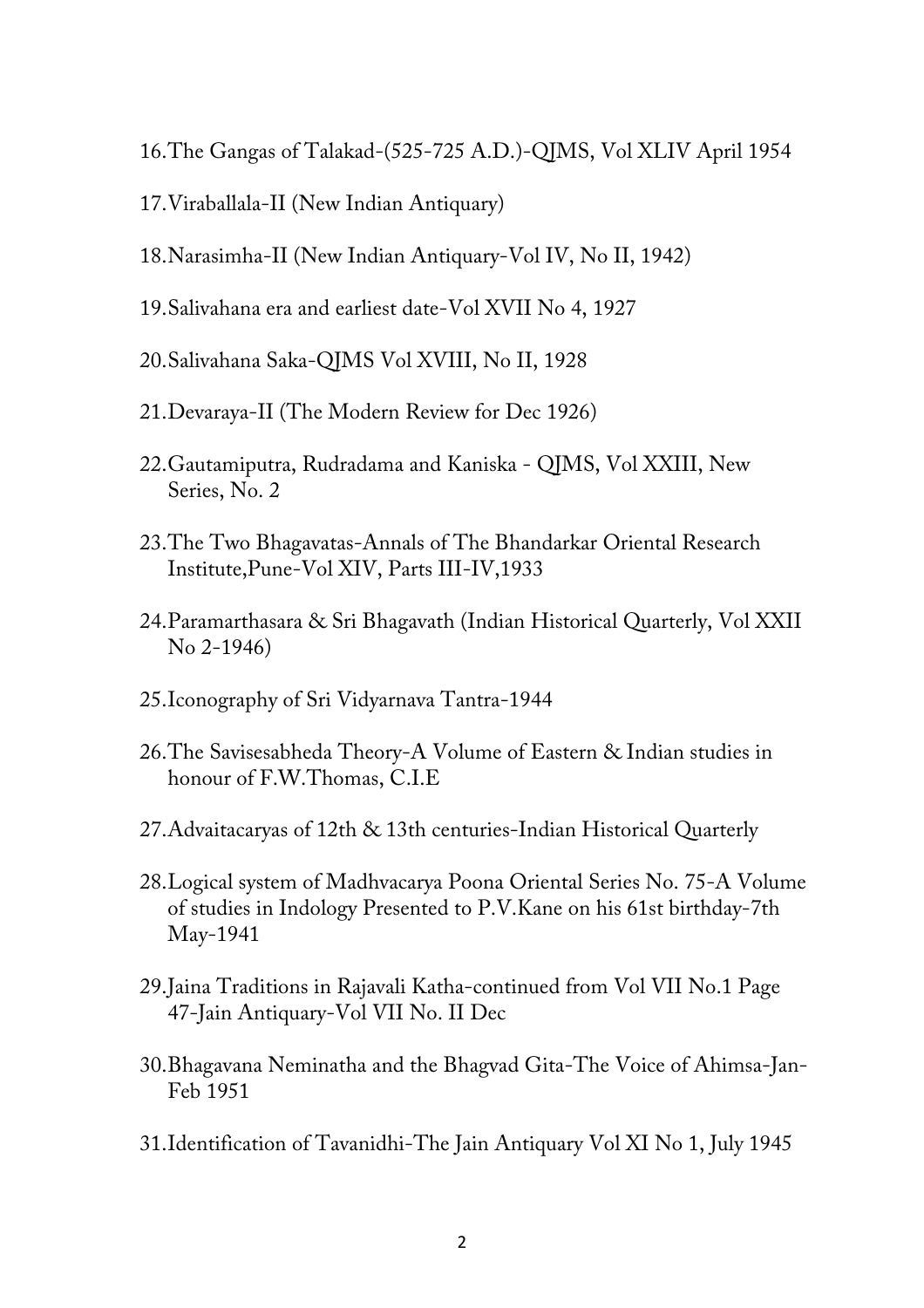- 32.Savikalpaka & Nirvikalpaka Vada-Nanjanagudu Sri Raghavendra Mutt pontiff Suyamindra Thirtha Swamiji's 12 anniversary of ascension souvenir.
- 33.Vadibha Simna and Vadi Raja-The Jaina Antiquary V Vol No III
- 34.The original home of Jainism-The Jaina Antiquary Vol XIV No 2, January 1949
- 35.Some Jaina Gurus in Kannada Inscription-The Jaina Antiquary Vol IX, No 1, July 1945
- 36.The date of the Consecration of the image of Gomateswara-The Jaina Antiquary Vol V, No. 4, March-1940
- 37.Gommata Raya-Mahamastakabhisheka Souvenir-1953
- 38."Conquests of Siladitya in the south" Journal of The Royal Asiatic Society of GB & Ireland, July 1926
- 39.Marula Siddacharya-Sarupa Bharati or Homage of Indology-Dr Lakshman Sarup Memorial Volume 1954
- 40.Vidyananda and sankara Mata-Annals of the Bhandarkar Oriental Research Institute, Poona Vol XII, 1937
- 41.Vidyananda The Jaina Antiquary, Vol 20, Dec 1954 56
- 42.Taxila-An Ancient Indian University-Mysore Dasara Exhibition Souvenir-1961
- 43.Development of Sanskrit Literature under Vijaynagar-Vijaynagar Sexcentenary commemoration Vol.1936
- 44.The date of Sikara Bhasya-Annals of the Bhandarkar Oriental Research Institute, Poona Vol XIX, 1938
- 45.A Note on the date of Samkara-QJMS, 1930
- 46.The age of Samkara-proceedings of All India Oriental Conference, Mysore, Dec 1935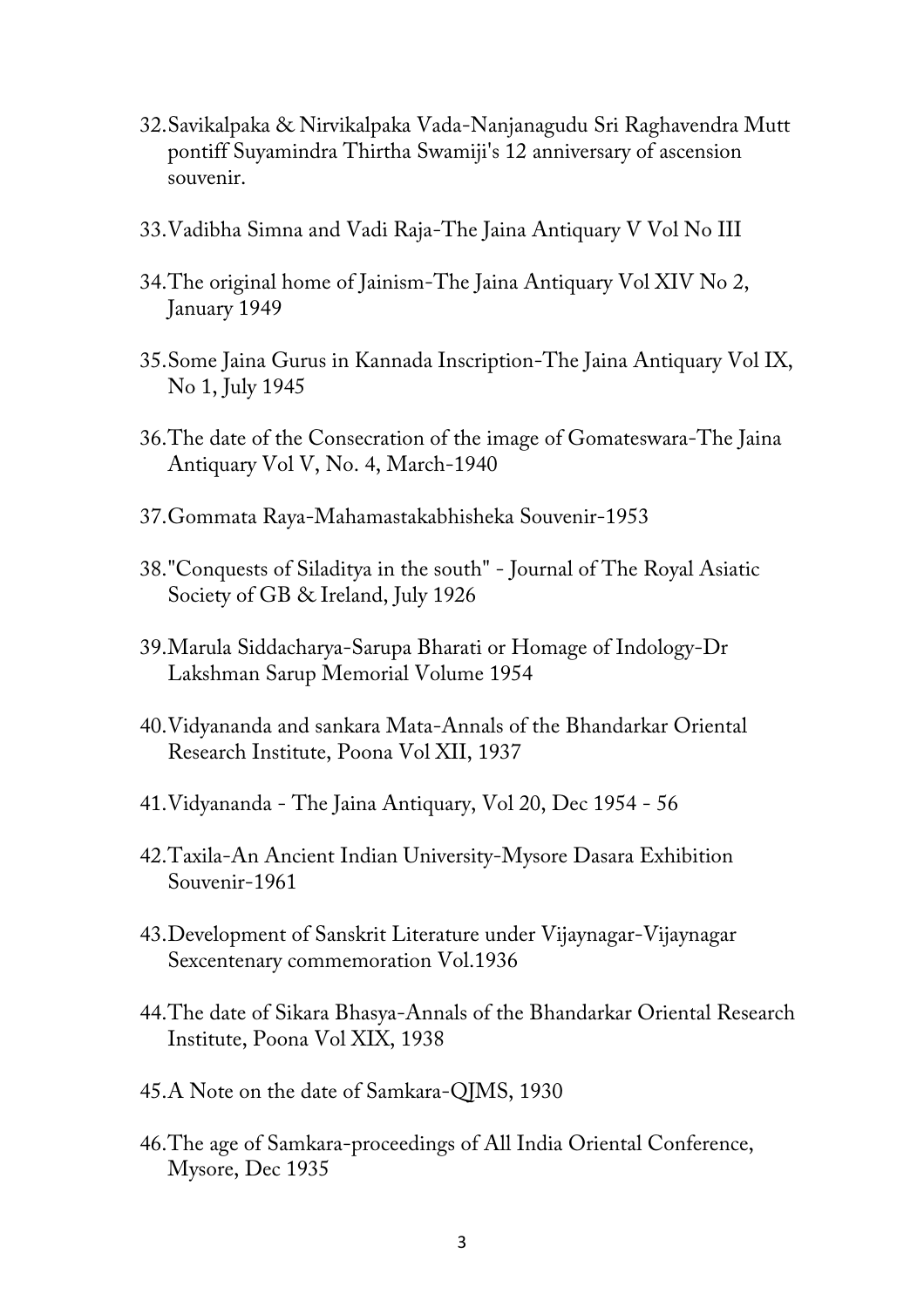- 47.Date of Mudra Raksasa-Indian Historical Quarterly, Vol VII-Calcutta 1934
- 48.The date of jambudvipa Prajnapati samagraha-Jaina Antiquary-Vol IV, No. III, Dec 1938
- 49.Notes on the Belagutti records-QJMS, Vol XXXV, No. 4, April 1945
- 50.Arjunvada Inscription of Yadavara Kannara; Saka 1182-Epigraphia India, Vol XXI, Jan 1931
- 51.Jaina Epistemology Published in The Jaina Vidya, October 1941
- 52.The Cholas in Karnataka "Karnataka through the ages", 1968
- 53.The Kadambas "Karnataka through the ages", 1968
- 54.'Sulakas and Mulakas' by Dr S. Srikanta Sastri, 1928
- 55.'Pallavas and Karnataka' by Dr S. Srikanta Sastri, 1968 "Karnataka through the ages"
- 56.'Thandava & Lasya' by Dr S. Srikanta Sastri, 1964 'Bharatiya Kaladarshana'
- 57.The Uttara Kasi Pillar Inscription of Guha New Indian Antiquary, Vol III, No.1, April 1940
- 58.Two Grants of Kanthirava Raja of Mysore-Culture and heritage
- 59."Constituent Assembly and Indian Federation" by Y.G.Krishnamurti, Introduction by S. Srikanta sastri
- 60."Sankranthi: Sunworship Festival" (Kannada: Sankranti: Suryopasanege Meesalada Habba), Prajavani, 1962
- 61."Independent India and A New World Order" (1942) by Y. G. Krishnamurti, foreword by S. Srikanta Sastri
- 62.The Glories of Karnataka-The United Karnataka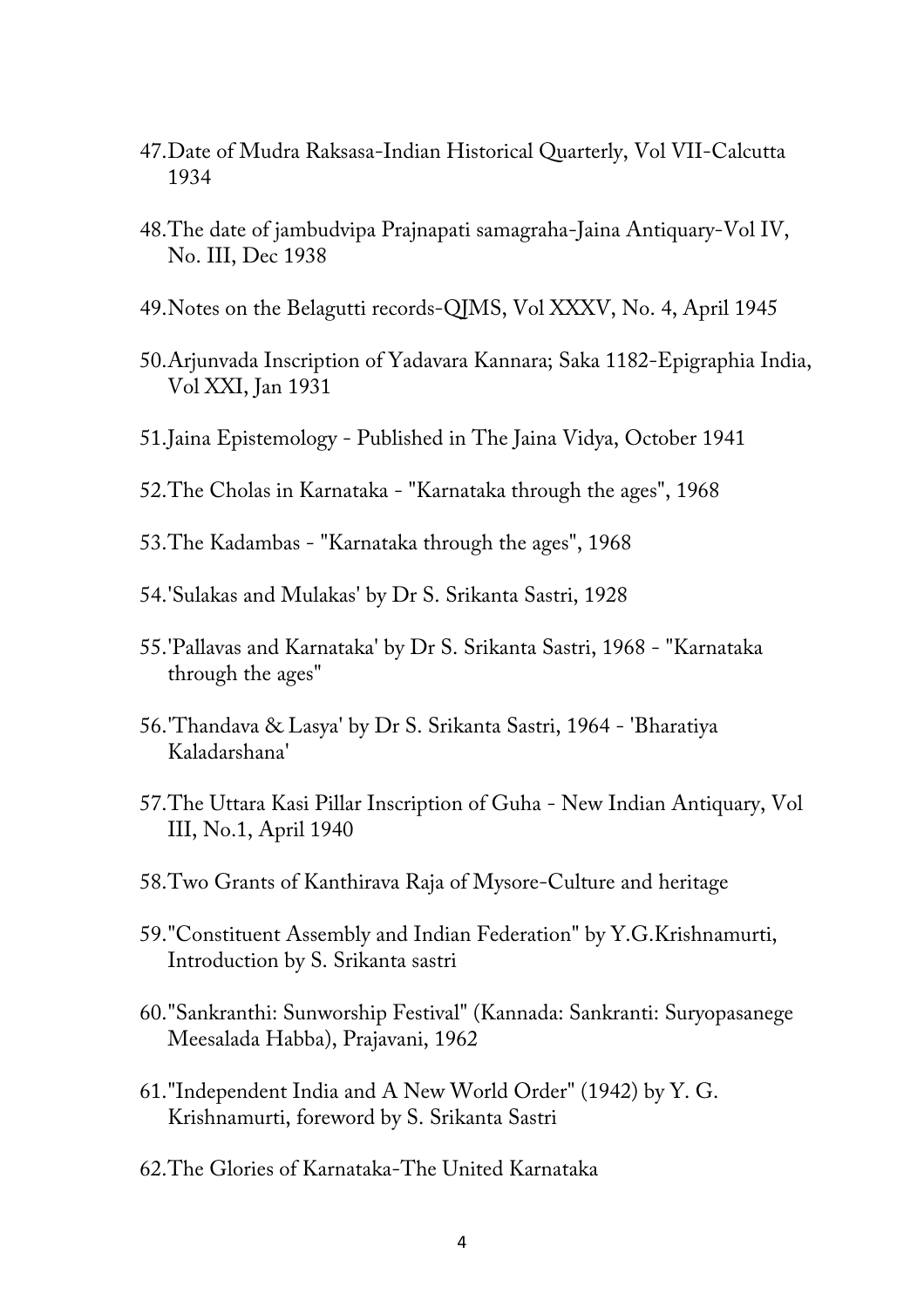- 63.Karnataka in Indian Culture-Deccan Herald-June 2, 1955
- 64.Evolution of the Gandabherunda-Journal QJMS
- 65.Mimetic Arts in Mysore-Mysore Dasara Exhibition Official book, Vol 31 (3-4), 1941
- 66.Historical Vicissitudes of Bellary-"Welcome Bellary Souvenir" 1st October, 1953
- 67.Some forgotten sanskrit poets of Karnataka Silver Jubilee No., Annals of the Bhandarkar Oriental Research Institute, Poona Vol XXIII, 1942
- 68.Capitulation of Chitradurga-QJMS 1927, Vol 18-2 (1927)
- 69.Karnataka Goddess of courage Kittur Rani Chennamma Deccan Herald
- 70.The Vitthala Temple at Hampi QJMS, Vol XXXI, No 2, Oct 1940
- 71.Karnataka in Legend and History-Deccan Herald-1956
- 72.Kathana's Rajatarangani-Uttara Pradesh, Jan 1962
- 73.Sri Samkara in Cambodia ?-The Indian Historical Quarterly, Vol XVIII, 1942, Calcutta
- 74.Oswald Spengler on Indian Culture The New Era, March 1929
- 75.Fortification in India in olden times Uttara Pradesh, Vol.XIX July, 1961
- 76.Indian Music Souvenir in honour of visit to Mysore of Soviet Cultural Delegation, February 1954
- 77.The Art of Eating The Hindu Illustrated Weekly, April 19, 1936
- 78.Methods of Teaching April 2, 1935
- 79.Mulakas (Origins of Mulukanadu Sect)- QJMS, Vol.XXI, No. 1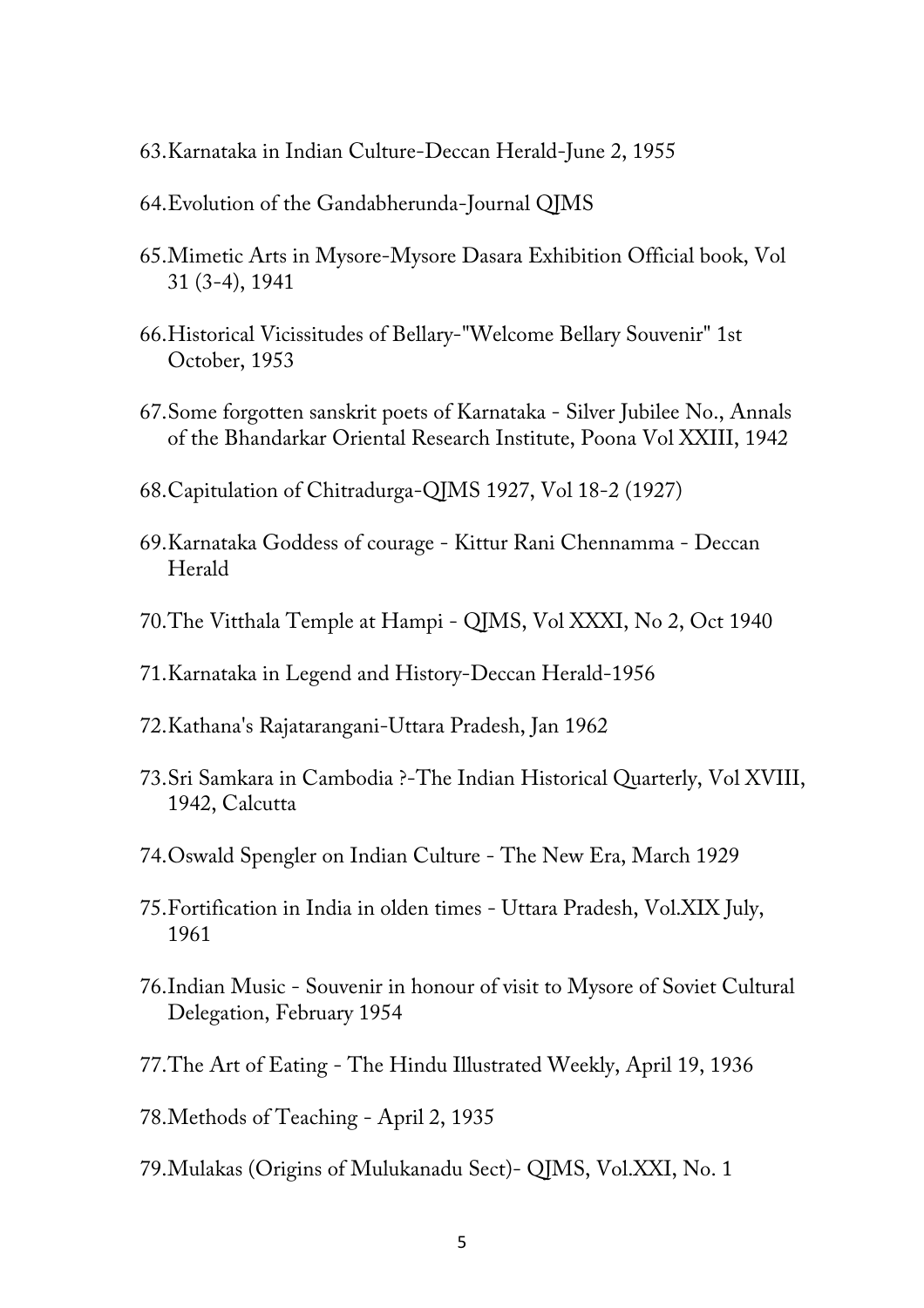- 80.The Archaelogicial importance of Nanjanagud (Garalapuri) 12 July, 1971
- 81."India Original Home of the Aryans" (1951) published in "History and Culture of Indian People"
- 82."Succession of Shankaracharyas" (A Chronology) by S. Srikanta Sastri
- 83.Preface by S. Srikanta Sastri to Motaganahalli Ramashesha Sastri's Kannada translation of "Sri Bhagavata Mahapurana" (1932)
- 84.Preface by S. Srikanta Sastri to Ta. Ra. Su.'s novel "Nrupatunga"
- 85.The Date of Sridharacharya, The Jaina Antiquary, Vol XIII, January 1948
- 86.Kannada literature from 16 19th Century A.D., The History & Culture of the Indian People, Vol 7, 8 & 10
- 87.The Glories of Karnataka published in The United Karnataka Dr S. Srikanta Sastri
- 88.'Campanology in India: Bell Ringing, An Aid to Worship' The Hindu: Illustrated Weekly, Sep. 1935
- 89.'History of Karnataka' (Kannada: 'Kannada Nadina Charithre') "Mysuru Rajya" Nov 1, 1956
- 90.'Symbolism of Swastika' (Kannada: 'Sarvavyapthiyada Swastika Lanchana') - Prajavaani - April 1963
- 91.'Culture and Liberty' (Kannada: 'Samskruthi mathu Swatantrya') Unpublished 1954
- 92.'Harappa Mohenjodaro' (Kannada: 'Harappa Mohenjodaro') Bharathiya Samskruthi Darshana 1962
- 93.'Pundit Nehru as a Historian' by Dr S. Srikanta Sastri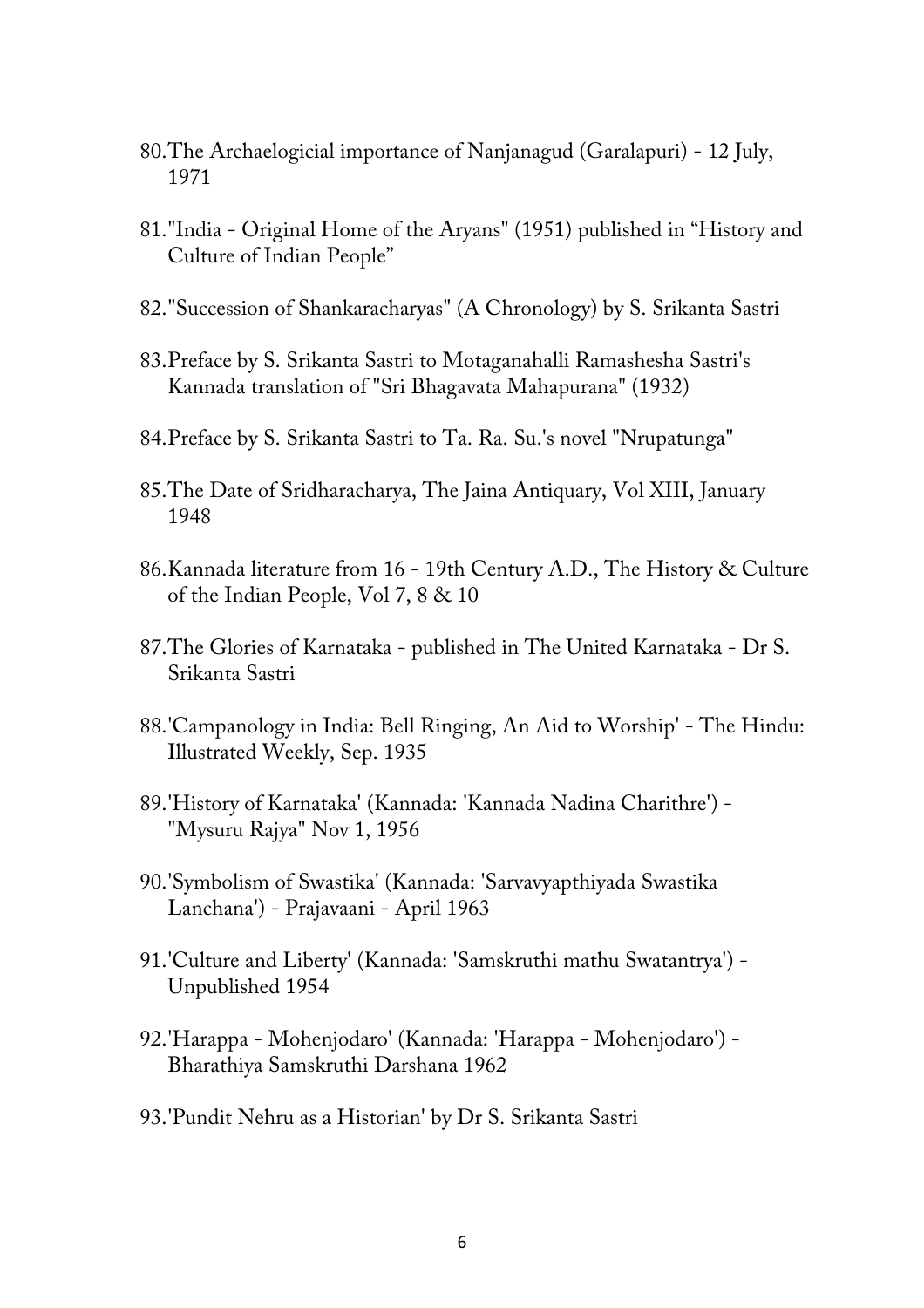- 94.'Karnataka Music: The Story of its Evolution' by Dr S. Srikanta Sastri The Hindu (1950s)
- 95.'P. V. Kane A Biography' (Kannada: P. V. Kane) Prajamatha 1963
- 96.'Nolamba Pallavas' by Dr S. Srikanta Sastri
- 97.'Karnataka Bhashabhyudaya' by S. Srikanta Sastri Suvasini Kannada Periodical (Aug, 1926)
- 98.Foreword by S. Srikanta Sastri to Sundareshan's Kannada book "Talekattu" (1963)

## **BOOK REVIEWS**

- 1. The Lord's Science of Eternal Religion (Shashvata Dharma in Bhagavadgita) by Magadal Ramachandra
- 2. The concept of Maya by P. D. Devanandan, Deccan Herald
- 3. Early Gangas of Talakad reviewed by J.D.M. Derrett Journal of Royal Asiatic Society of GB & Ireland.
- 4. A (muddled ?) history of South India review of "A History of South India"-K.A.Nilakanta Sastri, DH (1955)
- 5. The History of Indian Culture by Dr R.C.Majumdar Deccan Herald 02.10.1955
- 6. The Basic beliefs of Hinduism Ed., by Kenneth W.Morgan. Y.M.C.A publishing house, Calcutta. DH.
- 7. Women saints of East & West Foreword by Vijaya Lakshmi Pandit Introduction by Kenneth Walker, RK Vedanta Centre, London - DH, 01.08.1956
- 8. Indian Culture and Heritage QJMS Culture and Heritage number, DH - 26.01.1957
- 9. The Hoysalas by J.Duncan.M.Derrett Deccan Herald 19.06.1960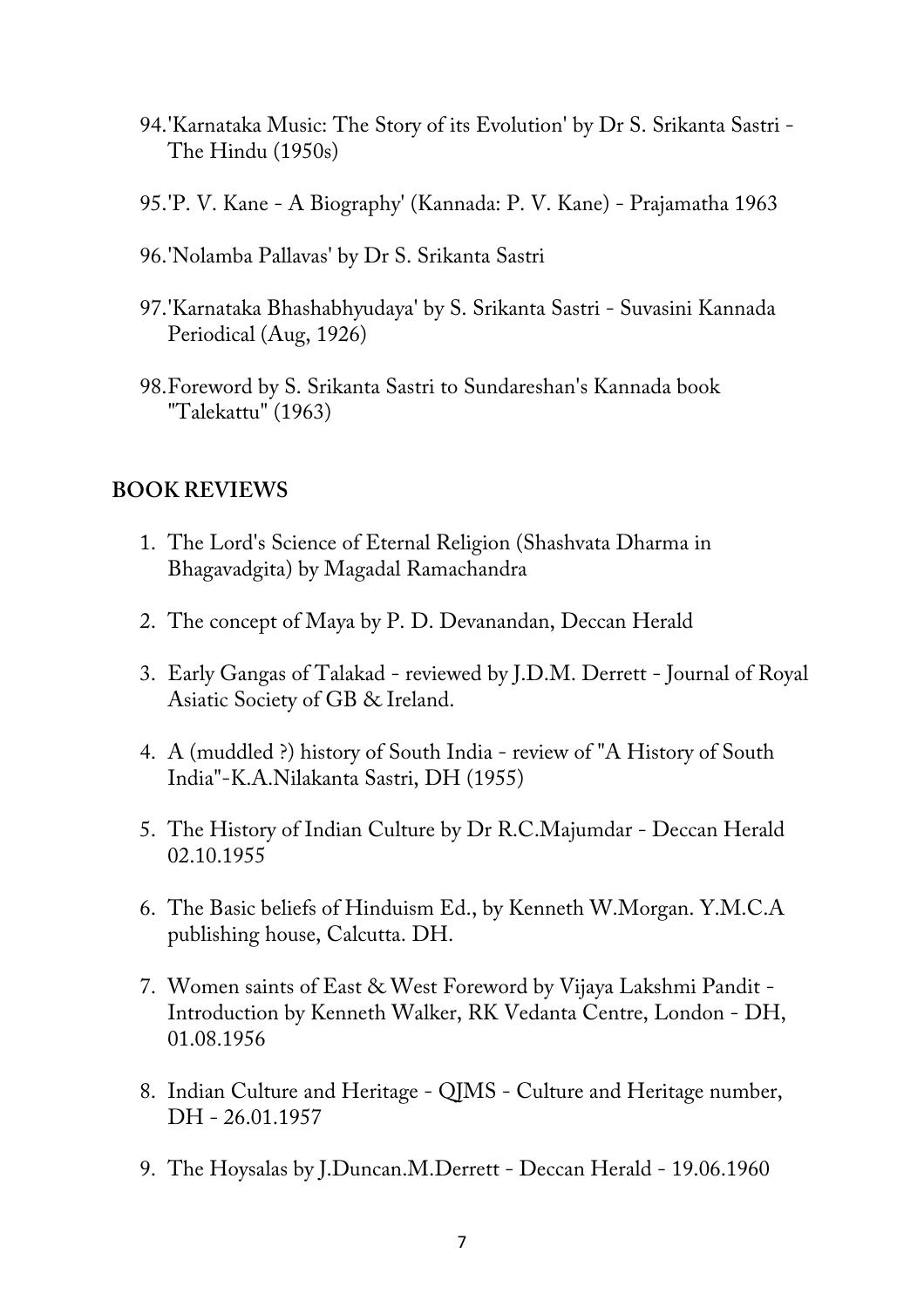- 10.Sri Krishna Katha Vipanchi" by Sri B.Rama Kavi Introduction by Dr S.Srikanta Sastri
- 11.Samskritiya Visvarupa by A.N.Krishna Rao, Book Review in Deccan Herald on 15.10.1955.
- 12.Scholarly Opinion on "Siribhoovalaya" by Dr S. Srikanta Sastri (09.10.1953)
- 13.'Indian Culture' Journal of The Indian Institute of Research, Calcutta A Review (July 1934)
- 14.Review of "Veda Bhoogolamu" by Bramhasri Tippa Joyslu Dr S. Srikanta Sastri (1962)
- 15.Review of J. D. M. Derrett's "The Hoysalas: A Medieval Indian Royal Family" by S. Srikanta Sastri (1957)
- 16.List of Lost Articles, Manuscripts, Books and Audio Recordings of Dr S. Srikanta Sastri
- 17.Review of S. Subba Rao's "Mysuru Arasara Eradu Shatamanagala Alike" by S. Srikanta Sastri (1933)
- 18.Introduction by S. Srikanta Sastri to 'The Varalakshmi Academies of Fine Arts - Bulletin No. 1' (1954)
- 19.Foreword to 'Shudramimamse' by S. Srikanta Sastri (1958)

#### **EPIGRAPHICAL WORKS**

- 1. Basaveshwara Shasana
- 2. Yadavakrishna Arjunavada Shasana
- 3. Ponnerinolambana Goravur
- 4. Dhanashasana Guhana Uttarakshi Shasana